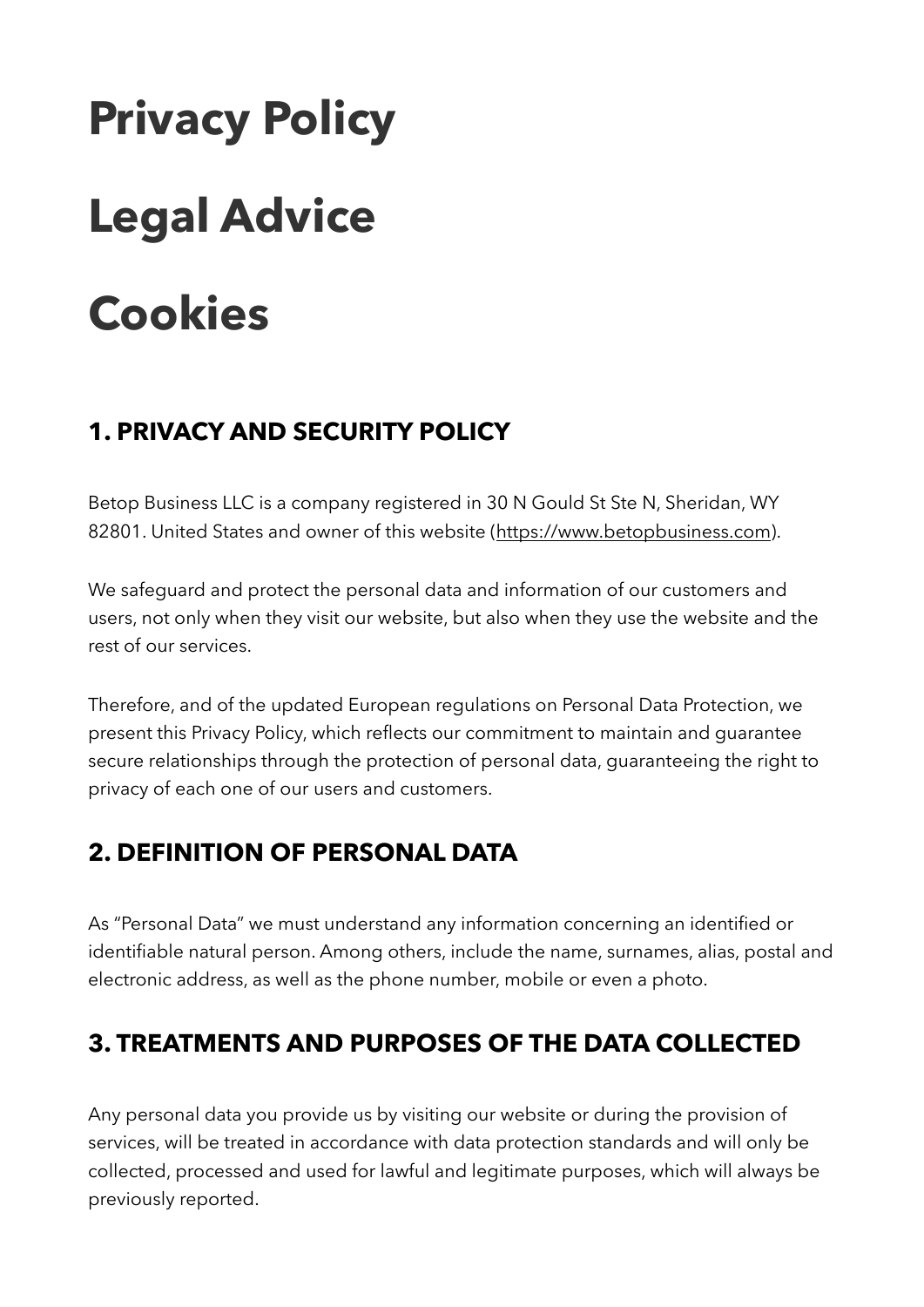Therefore, and in accordance with the provisions of European legislation on data protection, we inform you that the personal data you provide us through our website or by sending emails, will be treated by Betop Business LLC in order to be used to manage your request for information and send you communications about new articles and published news, as well as activities, services and events that are held.

In accordance with the provisions of the current regulations on personal data protection, Regulation (EU) 2016/679 of April 27, 2016 (GDPR) and Organic Law 3/2018, of December 5 (LOPDGDD), we inform that the personal data and email address collected from the interested party will be treated under the responsibility of Betop Business LLC in order to manage the relationship that binds us. The data will be kept for no longer than necessary to maintain proper administration and management of them.

In any case, we detail below the purposes for which we collect information:

Betop Business LLC through its website [https://www.betopbusiness.com](https://www.dansil.com/) collects user data through the different forms of contact and registration, in order to provide information about news and articles published, events to be held, etc. adapted to the profile of the user (professional or patient, for example), sex, age, country of origin or residence, etc. All this to achieve an optimal adaptation of this information to your real interests.

Likewise, these data are collected so that Betop Business LLC can contact the users of the page, answer as many questions as possible and send them information about new activities and areas of action, news and / or events. In any case, the user is obliged to provide the data truthfully and keep them updated, so Betop Business LLC reserves the right to exclude services and proceed to cancel the service to any user who has provided false information, without prejudice of the other actions that proceed in Law. In any case, it will be indicated if the requested data should be provided or not with a mandatory nature. In any case, it will be understood that providing them is voluntary unless otherwise indicated. However, failure to complete such data may result in Betop Business LLC being prevented from providing all those services that, due to their nature, require the knowledge of such data, therefore, in such cases, Betop Business LLC is exempt from all liability for the non-provision, or incomplete provision of such services. Also note that no personal data will be communicated to external companies if you do not have the consent of the owner to send commercial communications of other products and services. Finally, the user will not include, in those spaces set up as "free text fields", any personal data that can be classified within those data for which a medium or high level of protection is required (this is , data relating to ideology, religion, beliefs, union affiliation, health, racial origin and / or sexual life, among others),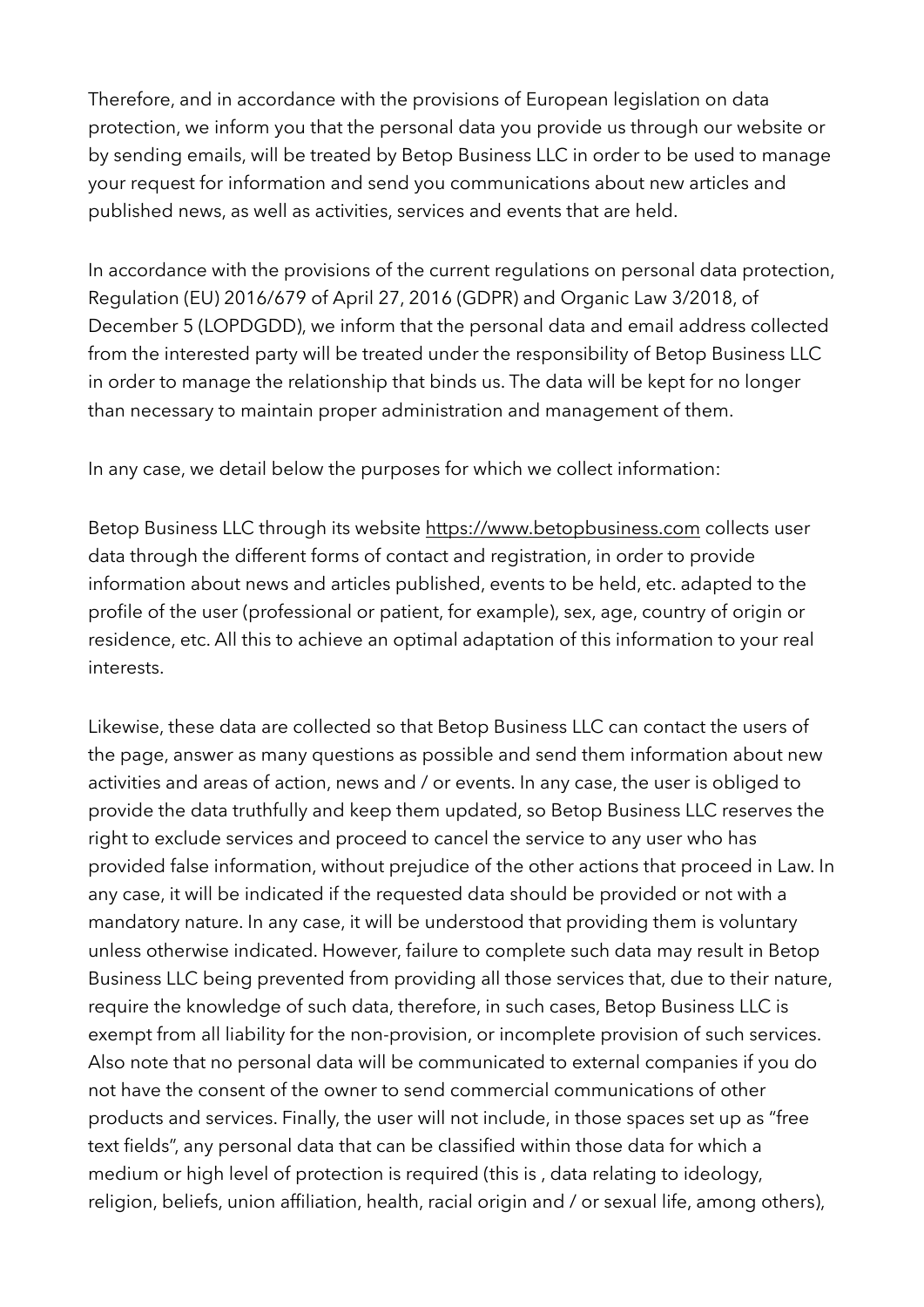without prior notice to Betop Business LLC, unless expressly permitted. Neither may be used to violate the rights to honor and privacy of third parties. Any information of this type that is facilitated will proceed to its elimination.

#### **4. DATA PROCESSING BY THIRD PARTIES**

Betop Business LLC may, in order to fulfill the purposes described in this Privacy Policy, disclose personal information to collaborating third parties. These collaborators can be service providers (who provide and support Betop Business LLC's service and activity functionalities) and who are linked through a contract whose execution requires that they use certain personal information of the user (something they will always do following the content of this Privacy Policy).

#### **5. SECURITY OF YOUR PERSONAL DATA**

Betop Business LLC has a special concern to ensure the security of your personal data. Your data is stored in our information systems, where we have adopted and implemented security, technical and organizational measures to prevent any loss or unauthorized use by third parties. In particular, our employees and collaborators are obliged to comply with the duty of professional secrecy and have been duly informed and trained to that effect.

#### **6. INFORMATION ON THE USE OF COOKIES**

Betop Business LLC informs you that by visiting this web portal is not automatically recorded any personal data that identifies a user.

On the other hand, there is certain non-personal information that is collected during the live session through devices called "cookies". These "cookies" are small data files that are generated in the User's computer and that allow us to obtain the following information:

The date and time of access to the Website. This allows us to find out the hours of most influx, and make the necessary adjustments to avoid saturation problems during our peak hours.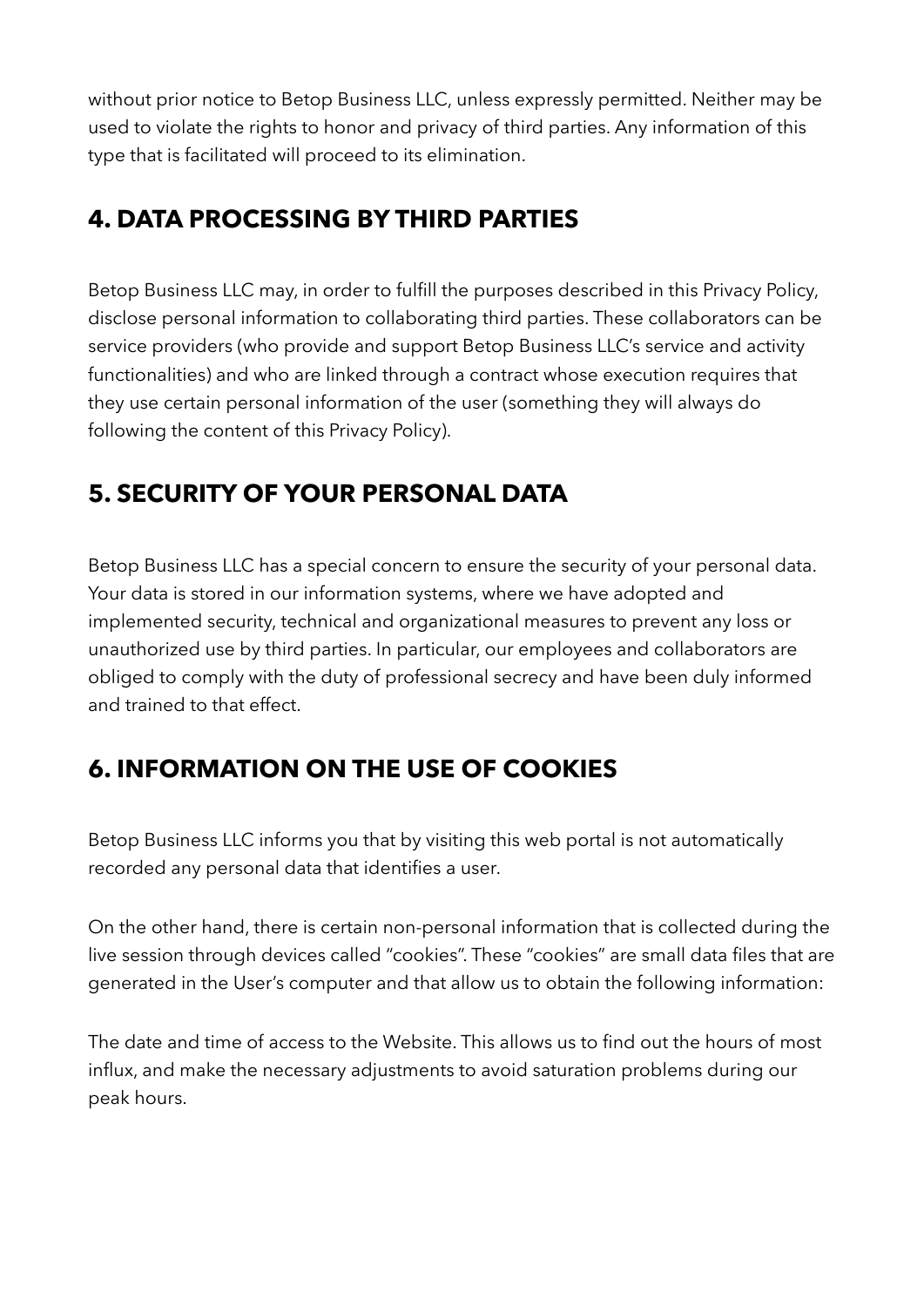The number of daily visitors of each section. This allows us to know the most successful areas and increase and improve their content, in order that Users obtain a more satisfactory result.

The date and time of the last time the User visited the Website.

The content design that the User chose in his first visit to the Website.

Security elements that intervene in the control of access to restricted areas. Notwithstanding that the information regarding the Cookies Policy is developed in a specific section under the same name, the owner of this website wishes to clarify that the data obtained through these cookies are totally anonymous and, in no case, allow Associate with a specific and identified User. However, Betop Business LLC allows to adapt and improve its Services to the interests of the User. On the other hand, this website uses Google Analytics, an analytical service of the cookies described above provided by Google, Inc. However, the User has the option to prevent the generation of cookies, by selecting the corresponding option in their browser, although Betop Business LLC warns that in the event that you disable the use of cookies, browsing may be slower than habitual.

#### **7. RIGHTS OF THE USERS**

Any of the consents granted is revocable. Likewise, you can exercise your rights of access, rectification, cancellation and opposition, by writing to Betop Business LLC address [betop@betopbusiness.com](mailto:betoop@betopbusiness.com) attaching proof of your identity.

#### **8. DO YOU NOT WANT TO RECEIVE INFORMATION FROM US OR DO YOU WANT TO REVOKE YOUR CONSENT?**

Any user can oppose the use of their information for advertising purposes, market research or development of satisfaction surveys, as well as revoke their consent at any time (without retroactive effect).

To do this, you must send an email to the address [betop@betopbusiness.com](mailto:info@dansil.com) When you receive advertising by email, you can also oppose from said email, by clicking on the link included in it and following the instructions provide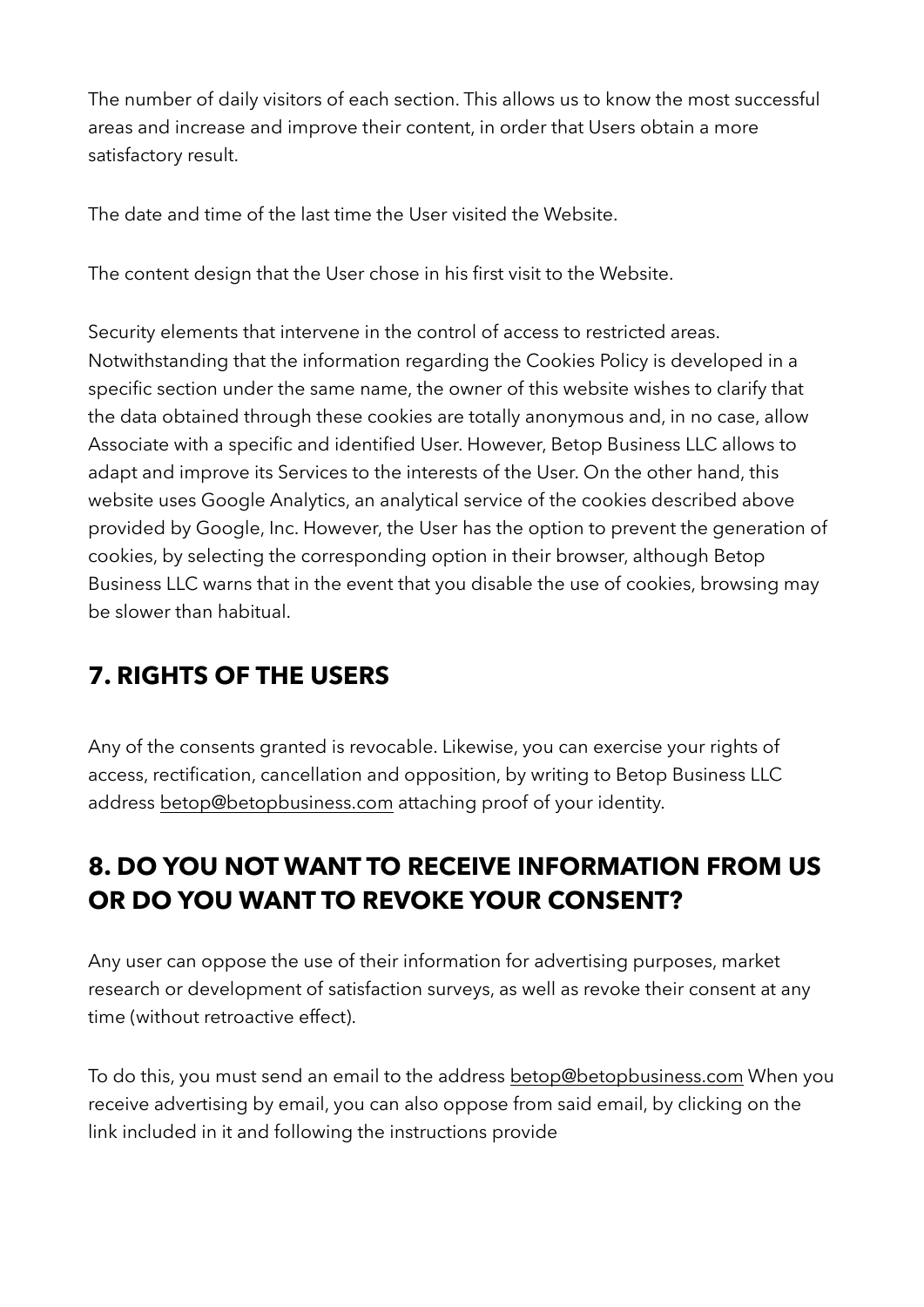## **Privacy and Cookies Policy**

Updated: January, 2022

Betop Business LLC is an expert company in integral business consultancy.

This Privacy Policy explains what personal information Betop Business LLC companies collect, use, share and otherwise process about individuals ("you") interacting with our Offerings. If you interact with our Offerings in the United States, please navigate to the relevant website or app in the United States to review the applicable Privacy Policy.

Under the laws of some countries outside the European Economic Area, we may need your consent to our processing of your Information set forth in this Privacy Policy. Subject to any indications you may give us to the contrary, such as opting out or not opting in if asked, and where permitted by law, by providing Information or otherwise interacting with our Offerings, you consent to our use of Information in accordance with this Privacy Policy.

### SCOPE OF THIS PRIVACY POLICY

Please read this policy carefully. It explains the types of Information we may collect about you, the purposes for and methods by which we collect it, and (where applicable) the lawful basis on which we do so, as well as information about data retention, your rights and how to contact us.